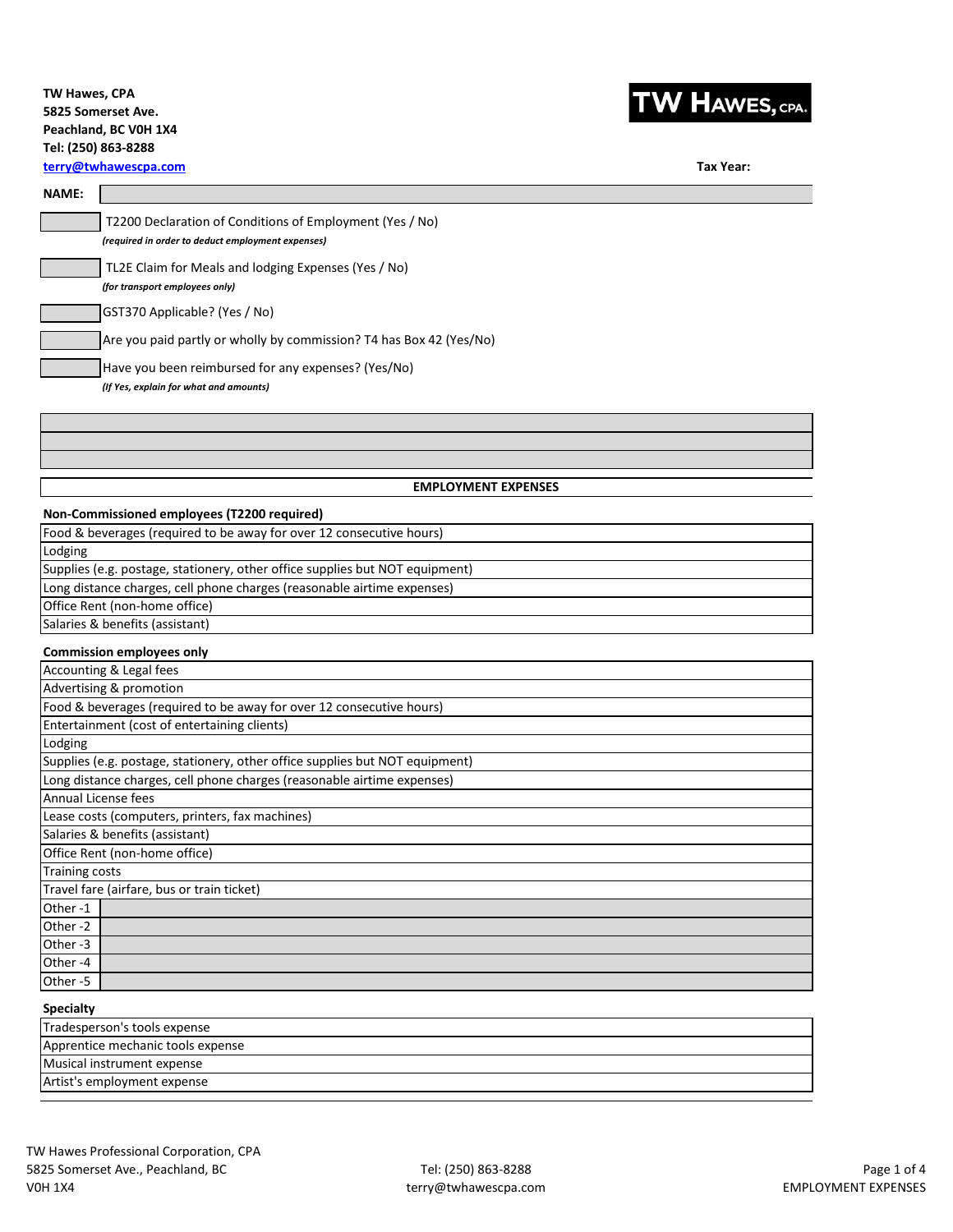## **TW Hawes, CPA 5825 Somerset Ave. Peachland, BC V0H 1X4 Tel: (250) 863-8288**



**Tax Year:**

**[terry@tw](mailto:terry@twhawescpa.com)hawescpa.com**

**NAME:** 

| <b>NAME:</b>                                                                |                                        |                       |                   |
|-----------------------------------------------------------------------------|----------------------------------------|-----------------------|-------------------|
|                                                                             | USE OF PERSONAL VEHICLE TO EARN INCOME |                       |                   |
| Vehicle description (year, make, model)                                     |                                        |                       |                   |
| <b>Vehicle OWNED</b>                                                        |                                        | <b>Vehicle LEASED</b> |                   |
| Purchase Price \$                                                           |                                        | Date Lease starts     |                   |
| Date of Purchase                                                            |                                        | Date Lease ends       |                   |
| Current value \$                                                            |                                        | Mfg. list price \$    |                   |
| Vehicle expense repayments received from employer not included in T4 income |                                        |                       |                   |
| <b>Total Business KLM</b>                                                   |                                        |                       |                   |
| <b>Total Personal KLM</b>                                                   |                                        |                       |                   |
| <b>TOTAL KLM</b>                                                            | $\overline{\phantom{a}}$               |                       |                   |
|                                                                             | Cost                                   | GST/HST               | <b>TOTAL COST</b> |
| <b>AUTO: Fuel</b>                                                           |                                        |                       |                   |
| AUTO: Interest on Veh. Debt                                                 |                                        |                       |                   |
| AUTO: Insurance                                                             |                                        |                       |                   |
| AUTO: License & registration                                                |                                        |                       |                   |
| AUTO: Maintenance & repairs                                                 |                                        |                       |                   |
| AUTO: Lease Payments                                                        |                                        |                       |                   |
| AUTO: Other                                                                 |                                        |                       |                   |
| AUTO: Business Parking (100% Ded)                                           |                                        |                       |                   |
|                                                                             |                                        |                       |                   |
|                                                                             |                                        |                       |                   |
| Did you SELL or TRADE-IN your vehicle during the year? (Yes / No)           |                                        |                       |                   |
| (If Yes, provide a copy of Bill of Sale)                                    |                                        |                       |                   |
|                                                                             | USE OF HOME-OFFICE TO EARN INCOME      |                       |                   |
| <b>Business square feet</b>                                                 |                                        |                       |                   |
| Personal square feet                                                        |                                        |                       |                   |
| <b>TOTAL square feet</b>                                                    |                                        |                       |                   |
|                                                                             |                                        |                       |                   |
| <b>All T2200</b>                                                            | Cost                                   | GST/HST               | <b>TOTAL COST</b> |
| Heat (Gas)                                                                  |                                        |                       |                   |
| Electricity (Hydro)                                                         |                                        |                       |                   |
| Repairs & Maintenance                                                       |                                        |                       |                   |
| Rent                                                                        |                                        |                       |                   |
| Water/Sewer                                                                 |                                        |                       |                   |
| Other                                                                       |                                        |                       |                   |
| <b>COMMISSION EMPLOYEES</b>                                                 | Cost                                   | GST/HST               | <b>TOTAL COST</b> |
| Insurance                                                                   |                                        |                       |                   |
| <b>Property Tax</b>                                                         |                                        |                       |                   |
| Other                                                                       |                                        |                       |                   |
| <b>TOTAL Expenses</b>                                                       |                                        |                       |                   |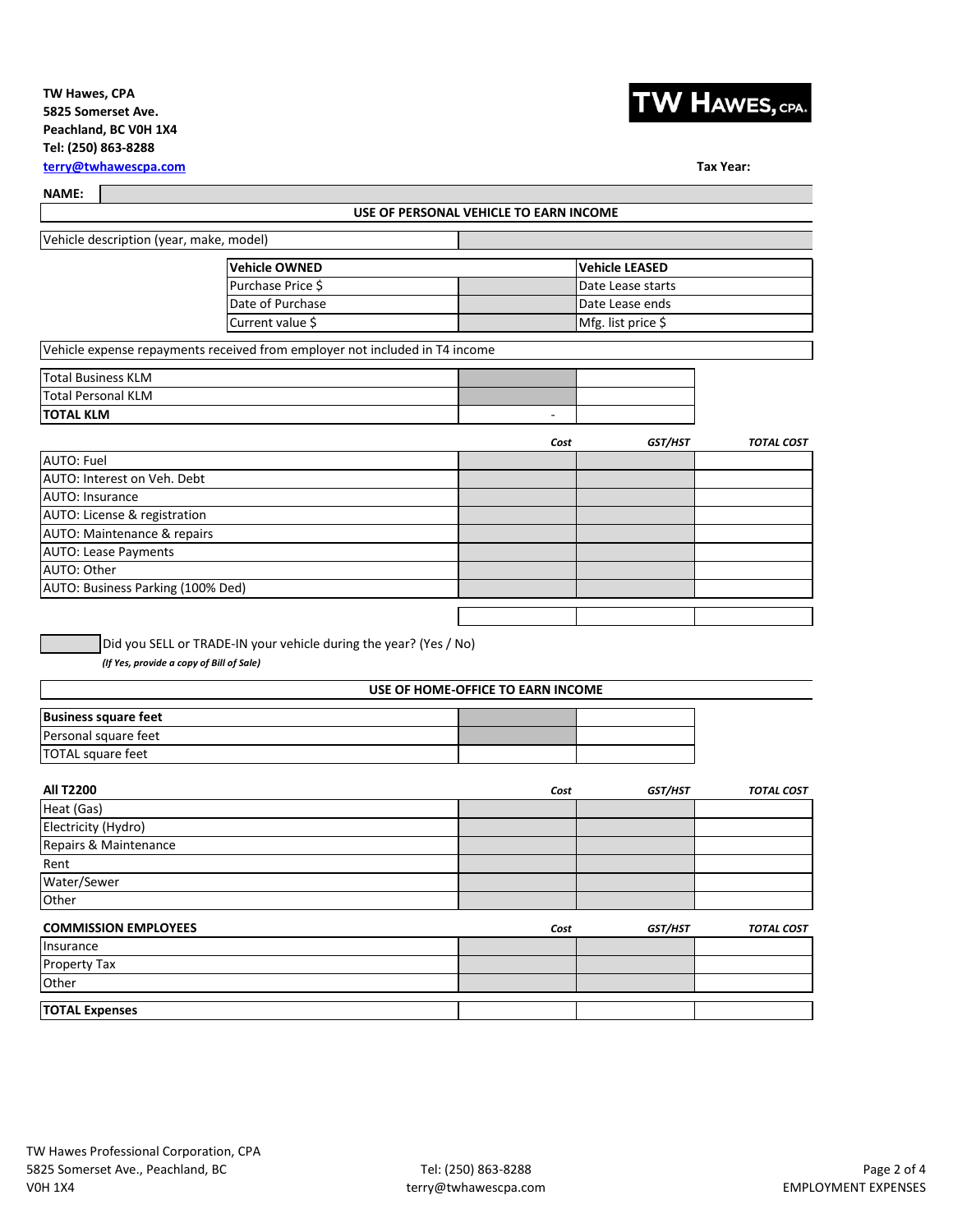